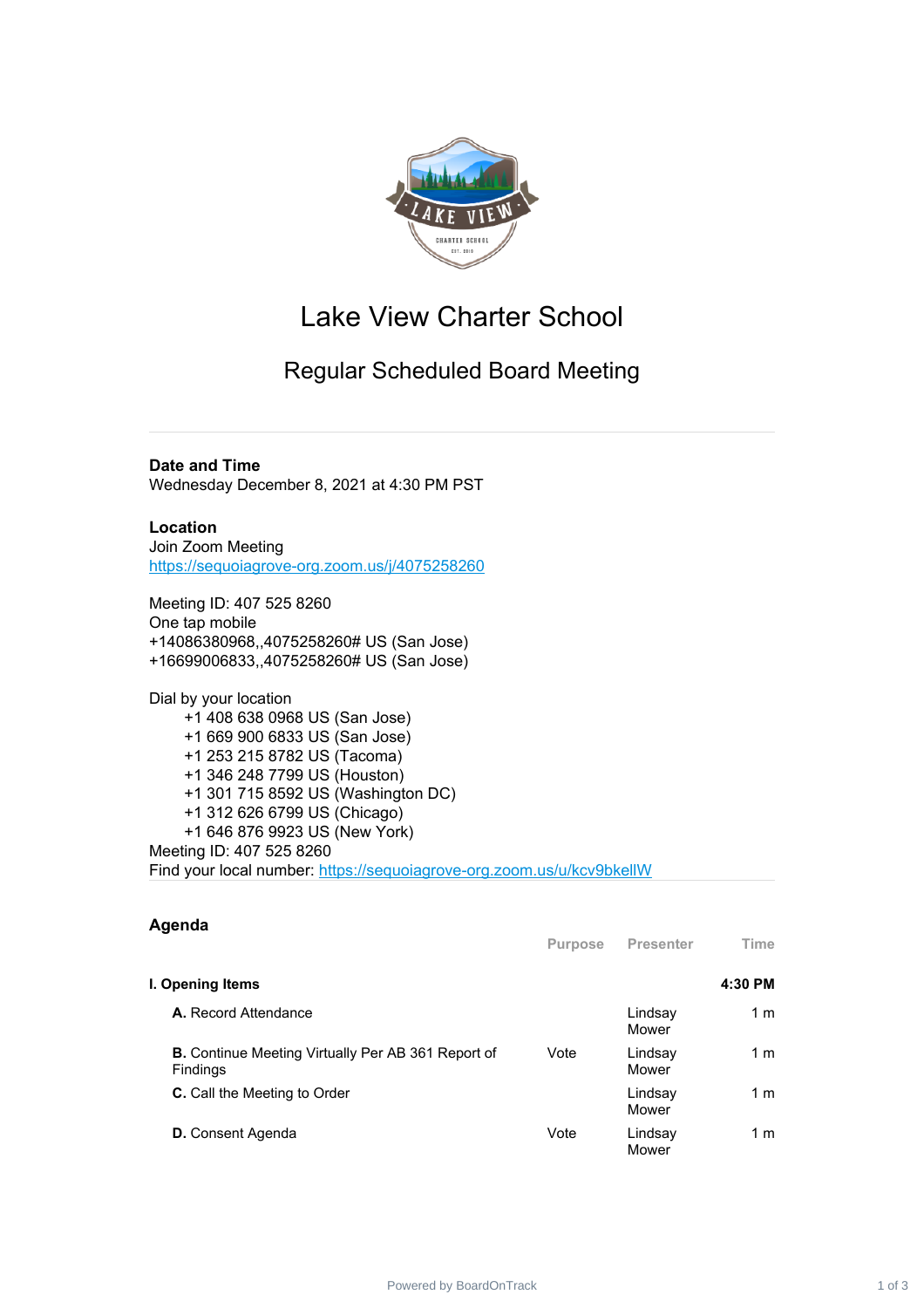1. Approval of the Agenda

2. Approval of the Minutes from November 17, 2021 Regular Scheduled Meeting

3. Safe to Return to In-Person Instruction Plan

| <b>E.</b> Public Comments             |                               | 3 m  |
|---------------------------------------|-------------------------------|------|
| <b>F.</b> Executive Director's Report | Julie<br>Haycock-<br>Cavender | 15 m |

**II. Finances 4:52 PM**

| <b>FYI</b>     | Dr.<br>Amanda<br>Johnson | 10 <sub>m</sub> |
|----------------|--------------------------|-----------------|
| Vote           | Lindsay<br>Mower         | 1 m             |
| <b>Discuss</b> |                          | 5 <sub>m</sub>  |
| Vote           | Lindsay<br>Mower         | 1 m             |
| Vote           | Dr.<br>Amanda<br>Johnson | 5m              |
|                |                          | 5:14 PM         |
| Vote           | Megan<br>Nason           | 5 <sub>m</sub>  |
|                |                          | 5:19 PM         |
| <b>Discuss</b> |                          | 2 m             |
|                |                          |                 |

The Next Regular Scheduled Board Meeting is January 19, 2022 at 4:30 PM.

**B.** Announcement of Next Regular Scheduled Board

Meeting

| <b>C.</b> Adjourn Meeting | Vote | Lindsay<br>Mower | 1 m |
|---------------------------|------|------------------|-----|
|                           |      |                  |     |

FYI Lindsay

Mower

1 m

Public Comment Rules: Members of the public may address the Board on agenda or non-agenda items through the teleconference platform, Zoom. Zoom does not require the members of the public to have an account or login. Please either utilize the chat option to communicate to the administrative team of your desire to address the Board or simply communicate orally your desire to address the Board when the Board asks for public comments. Speakers may be called in the order requests are received. Comments are limited to 2 minutes each, with no more than 15 minutes per single topic. If a member of the public utilizes a translator to address the Board, those individuals are allotted 4 minutes each. If the Board utilizes simultaneous translation equipment in a manner that allows the Board to hear the translated public testimony simultaneously, those individuals are allotted 2 minutes each. By law, the Board is allowed to take action only on items on the agenda. The Board may, at its discretion, refer a matter to school staff or calendar the issue for future discussion.